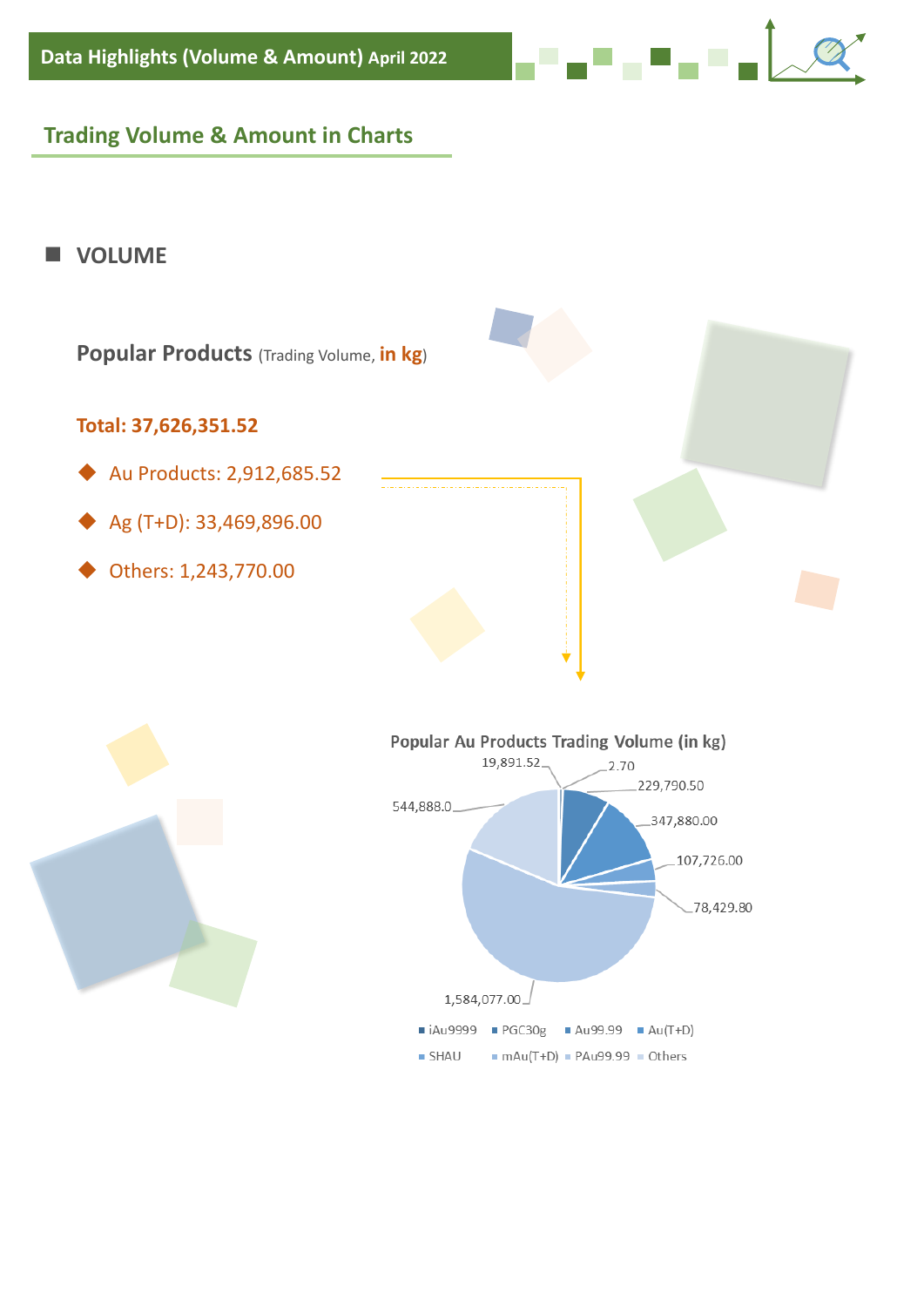### **Trading Volume & Amount in Charts**



**Popular Products**(Trading Amount, **in 10,000 RMB**)

#### **Total: 134,719,847.15**

◆ Au Products: 116,761,884.81

Ag (T+D): 16,987,339.06

◆ Others: 970,623.27

Popular Au Products Trading Amount (in 10,000 RMB)

والموالي الموارد



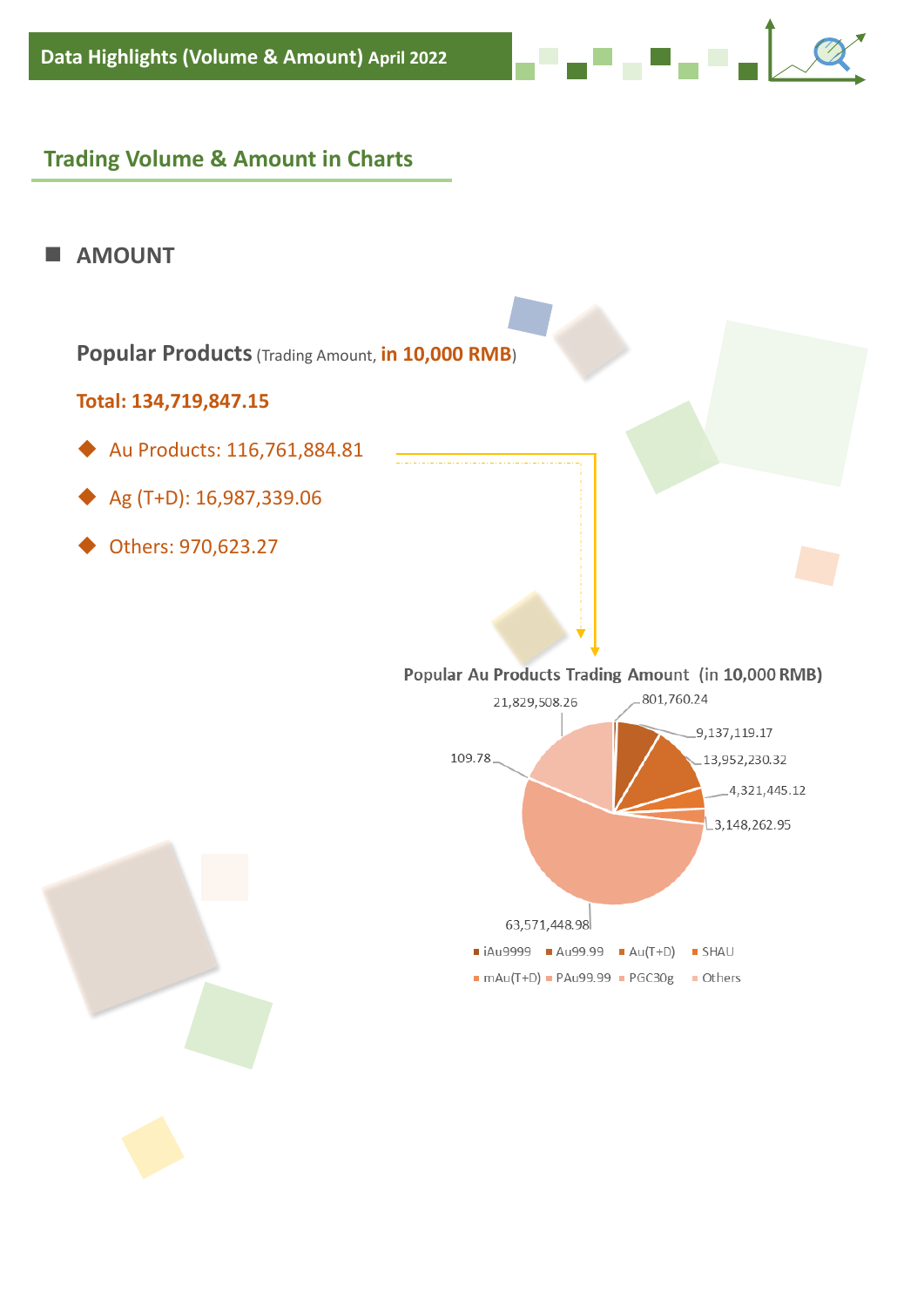# **Trading Volume & Amount in Details**

| <b>Trading Volume (in kg)</b> |                       |                      |                       |                      |             |                          |                     |
|-------------------------------|-----------------------|----------------------|-----------------------|----------------------|-------------|--------------------------|---------------------|
|                               | <b>Previous Month</b> | <b>Present Month</b> | <b>Previous Month</b> | <b>Present Month</b> | Month-on    | Year-on                  | <b>Present Year</b> |
| <b>Contract</b>               | <b>Daily Average</b>  | Daily Average        | accumulative total    | accumulative total   | -Month      | -Year                    | accumulative total  |
| Au99.95                       | 79.74                 | 81.16                | 1,834.00              | 1,542.00             | $-15.92%$   | $-81.06%$                | 9,480.00            |
| Au99.99                       | 12,092.34             | 12,094.24            | 278,123.80            | 229,790.50           | $-17.38%$   | $-20.03%$                | 1,086,724.66        |
| Au100g                        | 31.17                 | 16.39                | 717.00                | 311.40               | $-56.57%$   | $-42.18%$                | 1,820.40            |
| Au995                         | 0.00                  | 0.00                 | 0.00                  | 0.00                 |             |                          | 0.00                |
| PGC30g                        | 0.36                  | 0.14                 | 8.28                  | 2.70                 | $-67.39%$   | -43.04%                  | 21.06               |
| iAu9999                       | 232.36                | 1,046.92             | 5,344.34              | 19,891.52            | 272.20%     | 5.98%                    | 31,020.28           |
| iAu100g                       | 0.00                  | 0.13                 | 0.00                  | 2.40                 |             | 300.00%                  | 2.40                |
| iAu995                        | 0.00                  | 0.00                 | 0.00                  | 0.00                 |             | $\overline{\phantom{a}}$ | 400.00              |
| Au(T+D)                       | 27,198.26             | 18,309.47            | 625,560.00            | 347,880.00           | $-44.39%$   | $-34.68%$                | 1,660,922.00        |
| $mAu(T+D)$                    | 4,901.38              | 4,127.88             | 112,731.80            | 78,429.80            | $-30.43%$   | -38.95%                  | 431,222.40          |
| Au(T+N1)                      | 59.39                 | 13.46                | 1,366.00              | 255.80               | $-81.27%$   | -96.03%                  | 8,638.40            |
| Au(T+N2)                      | 53.83                 | 4.73                 | 1,238.00              | 89.80                | $-92.75%$   | $-98.63%$                | 8,122.20            |
| NYAuTN06                      | 144.77                | 82.61                | 3,329.80              | 1,569.60             | $-52.86%$   | 13.28%                   | 6,324.80            |
| NYAuTN12                      | 181.43                | 72.37                | 4,172.80              | 1,375.00             | $-67.05%$   | $-9.23%$                 | 11,449.20           |
| PAu99.95                      | 4,193.57              | 15,992.21            | 96,452.00             | 303,852.00           | 215.03%     | 304.00%                  | 431,256.00          |
| PAu99.99                      | 87,887.74             | 83,372.47            | 2,021,418.00          | 1,584,077.00         | $-21.64%$   | $-7.70%$                 | 7,068,596.40        |
| IPAu99.99                     | 7,620.96              | 11,699.47            | 175,282.00            | 222,290.00           | 26.82%      | 301.28%                  | 1,205,642.16        |
| IPAu99.5                      | 0.00                  | 0.00                 | 0.00                  | 0.00                 |             |                          | 0.00                |
| OAu99.99                      | 1,220.87              | 715.79               | 28,080.00             | 13,600.00            | $-51.57%$   | $-13.61%$                | 78,980.00           |
| LAu99.95                      | 35.65                 | 0.00                 | 820.00                | 0.00                 | $-100.00\%$ | $-100.00\%$              | 820.00              |
| LAu99.99                      | 219.13                | 0.00                 | 5,040.00              | 0.00                 | -100.00%    | -100.00%                 | 11,260.00           |
| SHAU                          | 4,915.30              | 5,669.79             | 113,052.00            | 107,726.00           | $-4.71%$    | 3.42%                    | 439,028.00          |
| Pt99.95                       | 482.00                | 866.84               | 11,086.00             | 16,470.00            | 48.57%      | 79.02%                   | 38,966.00           |
| Ag99.99                       | 142.17                | 813.16               | 3,270.00              | 15,450.00            | 372.48%     | 38.07%                   | 50,970.00           |
| $Ag(T+D)$                     | 2,959,177.57          | 1,761,573.47         | 68,061,084.00         | 33,469,896.00        | $-50.82%$   | $-70.79%$                | 180,977,206.00      |
| PAg99.99                      | 14,092.17             | 9,701.05             | 324,120.00            | 184,320.00           | $-43.13%$   | $-28.92%$                | 1,070,460.00        |
| OAg99.99                      | 0.00                  | 0.00                 | 0.00                  | 0.00                 |             |                          | 0.00                |
| <b>SHAG</b>                   | 46,510.43             | 54,080.53            | 1,069,740.00          | 1,027,530.00         | $-3.95%$    | $-0.11%$                 | 3,715,950.00        |
| Au                            |                       |                      |                       |                      |             |                          |                     |
| Products                      | 151,068.25            | 153,299.24           | 3,474,569.82          | 2,912,685.52         | $-16.17%$   | $-3.51%$                 | 12,491,730.36       |
| (in total)                    |                       |                      |                       |                      |             |                          |                     |
| Ag                            |                       |                      |                       |                      |             |                          |                     |
| Products                      | 3,019,922.35          | 1,826,168.21         | 69,458,214.00         | 34,697,196.00        | $-50.05%$   | $-70.06%$                | 185,814,586.00      |
| (in total)<br>Pt              |                       |                      |                       |                      |             |                          |                     |
| Products                      | 482.00                | 866.84               | 11,086.00             | 16,470.00            | 48.57%      | 79.02%                   | 38,966.00           |
| (in total)                    |                       |                      |                       |                      |             |                          |                     |
| <b>Total</b>                  | 3,171,472.60          | 1,980,334.29         | 72,943,869.82         | 37,626,351.52        | $-48.42%$   | $-68.36%$                | 198, 345, 282. 36   |

<mark>▄▀▗▞▘▖▀▗</mark>▝▗▐▁

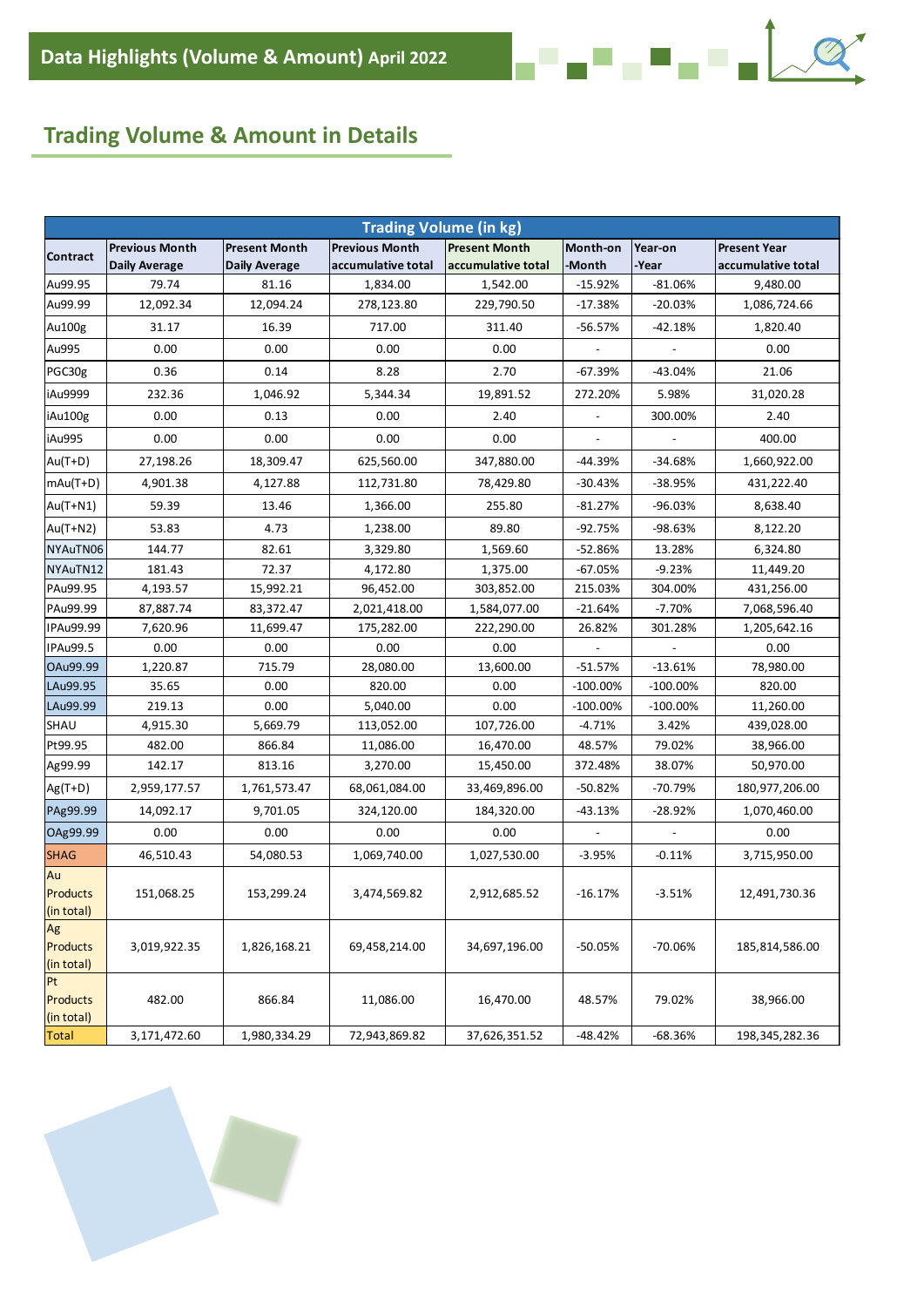# **Trading Volume & Amount in Details**

|                        |                       |                      | <b>Trading Amount (in 10,000 RMB)</b> |                      |             |                              |                     |
|------------------------|-----------------------|----------------------|---------------------------------------|----------------------|-------------|------------------------------|---------------------|
| <b>Contract</b>        | <b>Previous Month</b> | <b>Present Month</b> | <b>Previous Month</b>                 | <b>Present Month</b> | Month-on    | Year-on                      | <b>Present Year</b> |
|                        | <b>Daily Average</b>  | <b>Daily Average</b> | accumulative total                    | accumulative total   | Month-      | -Year                        | accumulative total  |
| Au99.95                | 3,134.24              | 3,215.02             | 72,087.63                             | 61,085.45            | $-15.26%$   | $-79.73%$                    | 361,980.60          |
| Au99.99                | 473,454.93            | 480,901.01           | 10,889,463.43                         | 9,137,119.17         | $-16.09%$   | $-14.44%$                    | 41,830,882.11       |
| Au100g                 | 1,246.55              | 657.74               | 28,670.57                             | 12,497.03            | -56.41%     | $-37.46%$                    | 71,282.58           |
| Au995                  | 0.00                  | 0.00                 | 0.00                                  | 0.00                 |             |                              | 0.00                |
| PGC30g                 | 14.63                 | 5.78                 | 336.49                                | 109.78               | $-67.38%$   | $-38.28%$                    | 831.81              |
| iAu9999                | 9,207.48              | 42,197.91            | 211,771.99                            | 801,760.24           | 278.60%     | 15.35%                       | 1,230,145.64        |
| iAu100g                | 0.00                  | 4.78                 | 0.00                                  | 90.77                |             | 315.63%                      | 90.77               |
| iAu995                 | 0.00                  | 0.00                 | 0.00                                  | 0.00                 |             |                              | 14,954.40           |
| Au(T+D)                | 1,087,410.89          | 734,327.91           | 25,010,450.56                         | 13,952,230.32        | -44.21%     | $-29.16%$                    | 64,903,933.41       |
| $\text{mAu(T+D)}$      | 195,256.66            | 165,698.05           | 4,490,903.11                          | 3,148,262.95         | -29.90%     | $-33.75%$                    | 16,681,694.61       |
| $Au(T+N1)$             | 2,367.73              | 536.39               | 54,457.83                             | 10,191.33            | $-81.29%$   | $-95.75%$                    | 326,773.62          |
| $Au(T+N2)$             | 2,168.07              | 189.29               | 49,865.66                             | 3,596.59             | $-92.79%$   | $-98.54%$                    | 310,414.53          |
| NYAuTN06               | 5,783.28              | 3,323.31             | 133,015.48                            | 63,142.94            | $-52.53%$   | 23.30%                       | 250,391.05          |
| NYAuTN12               | 7,353.24              | 2,952.10             | 169,124.41                            | 56,089.87            | $-66.84%$   | $-0.95%$                     | 452,655.12          |
| PAu99.95               | 166,491.60            | 641,934.88           | 3,829,306.81                          | 12,196,762.79        | 218.51%     | 337.58%                      | 17, 184, 395. 32    |
| PAu99.99               | 3,507,600.63          | 3,345,865.74         | 80,674,814.43                         | 63,571,448.98        | $-21.20%$   | $-0.23%$                     | 275,352,959.90      |
| IPAu99.99              | 306,478.97            | 470,640.94           | 7,049,016.41                          | 8,942,177.88         | 26.86%      | 335.81%                      | 46,632,381.07       |
| IPAu99.5               | 0.00                  | 0.00                 | 0.00                                  | 0.00                 |             | $\qquad \qquad \blacksquare$ | 0.00                |
| OAu99.99               | 43,699.20             | 25,467.03            | 1,005,081.60                          | 483,873.60           | $-51.86%$   | $-10.09%$                    | 2,786,885.20        |
| LAu99.95               | 1,409.33              | 0.00                 | 32,414.60                             | 0.00                 | $-100.00\%$ | $-100.00\%$                  | 32,414.60           |
| LAu99.99               | 8,617.30              | 0.00                 | 198,198.00                            | 0.00                 | $-100.00\%$ | $-100.00\%$                  | 433,705.40          |
| SHAU                   | 195,624.52            | 227,444.48           | 4,499,364.00                          | 4,321,445.12         | $-3.95%$    | 12.01%                       | 17,050,129.38       |
| Pt99.95                | 10,583.72             | 18,223.09            | 243,425.64                            | 346,238.68           | 42.24%      | 44.78%                       | 834,047.63          |
| Ag99.99                | 73.74                 | 412.21               | 1,696.13                              | 7,832.04             | 361.76%     | 30.40%                       | 24,810.23           |
| $Ag(T+D)$              | 1,511,989.83          | 894,070.48           | 34,775,766.07                         | 16,987,339.06        | $-51.15%$   | $-72.06%$                    | 90,044,583.30       |
| PAg99.99               | 7,155.84              | 5,002.31             | 164,584.30                            | 95,043.89            | $-42.25%$   | $-30.94%$                    | 533,899.47          |
| OAg99.99               | 0.00                  | 0.00                 | 0.00                                  | 0.00                 |             |                              | 0.00                |
| <b>SHAG</b>            | 23,685.33             | 27,447.82            | 544,762.70                            | 521,508.67           | $-4.27%$    | $-4.54%$                     | 1,843,975.70        |
| Au                     |                       |                      |                                       |                      |             |                              |                     |
| Products               | 6,017,319.26          | 6,145,362.36         | 138,398,343.01                        | 116,761,884.81       | $-15.63%$   | 4.32%                        | 485,908,901.13      |
| (in total)             |                       |                      |                                       |                      |             |                              |                     |
| Ag                     |                       |                      |                                       | 17,611,723.66        |             |                              |                     |
| Products<br>(in total) | 1,542,904.75          | 926,932.82           | 35,486,809.19                         |                      | $-50.37%$   | $-71.36%$                    | 92,447,268.71       |
| Pt                     |                       |                      |                                       |                      |             |                              |                     |
| Products               | 10,583.72             | 18,223.09            | 243,425.64                            | 346,238.68           | 42.24%      | 44.78%                       | 834,047.63          |
| (in total)             |                       |                      |                                       |                      |             |                              |                     |
| Total                  | 7,570,807.73          | 7,090,518.27         | 174, 128, 577.84                      | 134,719,847.15       | $-22.63%$   | $-22.42%$                    | 579,190,217.48      |



<mark>▄▀▗▞▚▞▚▞▗</mark>▕▁